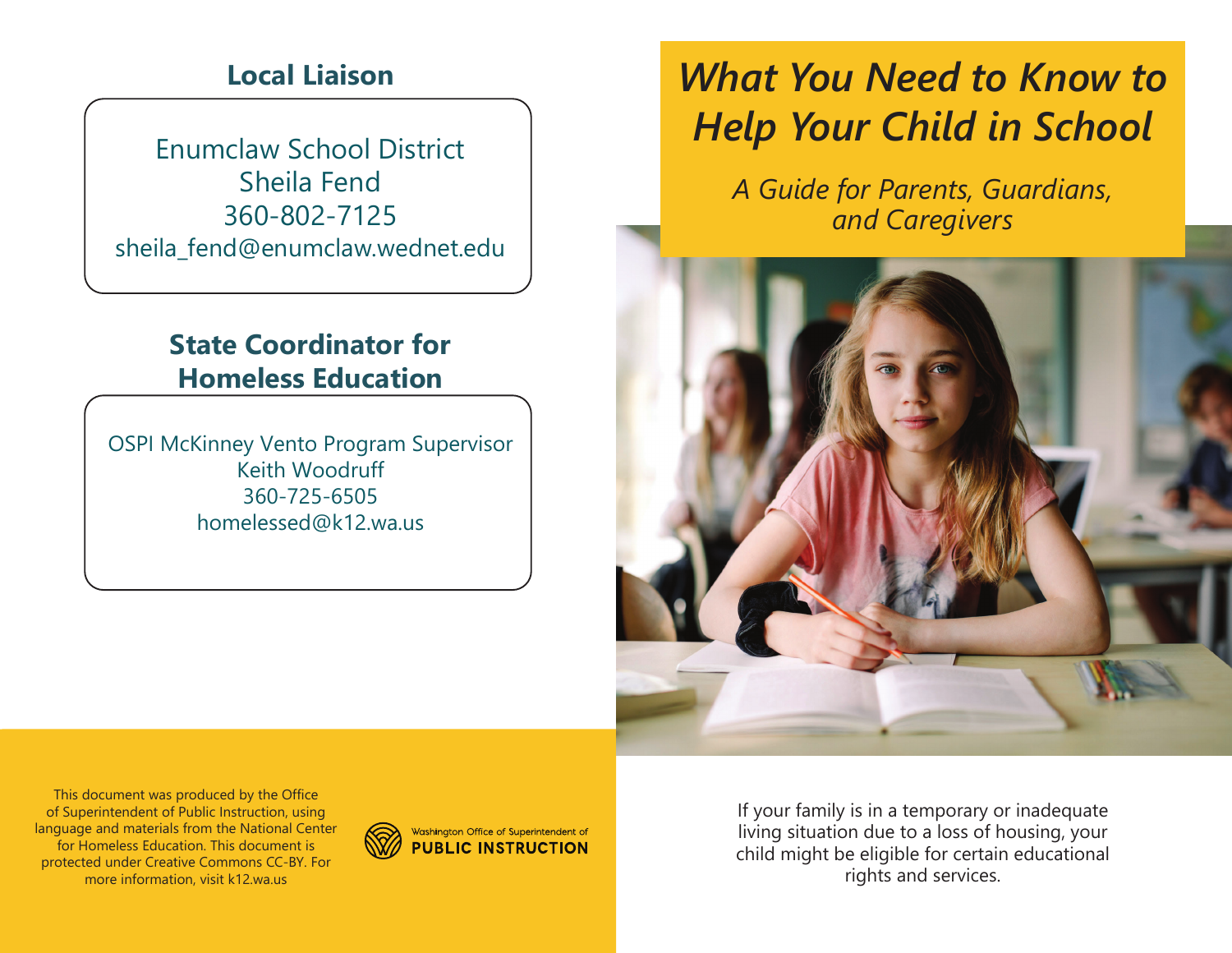## **Eligibility for McKinney-Vento Services**

If your family lives:

- •in a shelter;
- • in a motel or campground due to the lack of an alternative adequate accommodation;
- •in a car, park, abandoned building, or bus or train station;
- • doubled-up with other people due to loss of housing or economic hardship;

your child can possibly receive help through a federal law called the McKinney-Vento Act.

# **McKinney-Vento Rights and Supports**

Your McKinney-Vento eligible children have the right to

• receive a free, appropriate public education.



- enroll in school and attend classes while the school gathers needed documents.
- enroll in the local school; or continue attending the school of origin (the school they attended when permanently housed or the school in which they were last enrolled), if that is your preference.

*\*If the school district believes that the school you select is not in the best interest of your children, then the district must provide you with a written explanation of its position and inform you of your right to appeal its decision.*

- • receive transportation to and from the school of origin, if you request this.
- • receive educational services comparable to those provided to other students, according to your children's needs.
- • Listen to what your child shares with you and talk aboutany problems they are having. You also can talk aboutthese problems with a teacher or school counselor.
- • Encourage your child to participate in things like sportsand music.

### **Resources from NCHE**

#### **Toll-free Helpline: 800-308-2145 or homeless@serve.org**

NCHE can explain your child's school rights and tell you how to contact the local liaison in your school district. The local liaison can help enroll your child in school and make sure that your child receives the help that he/she needs.





### **Website: http://nche.ed.gov**

• The NCHE website has a lot of good information, including a webpage for parents who want to help their child in school: https://nche.ed.gov/ibt/parent\_res.php.



### **Parent Pack Pocket Folders**

• Parent Pack Pocket Folders are folders whereyou can keep important records and papers related to your child's schooling. The folder also explains the educational rights of children in homeless situations.



• Order these folders for free by calling 800-308-2145 or visiting: https://nche.ed.gov/online\_order.php

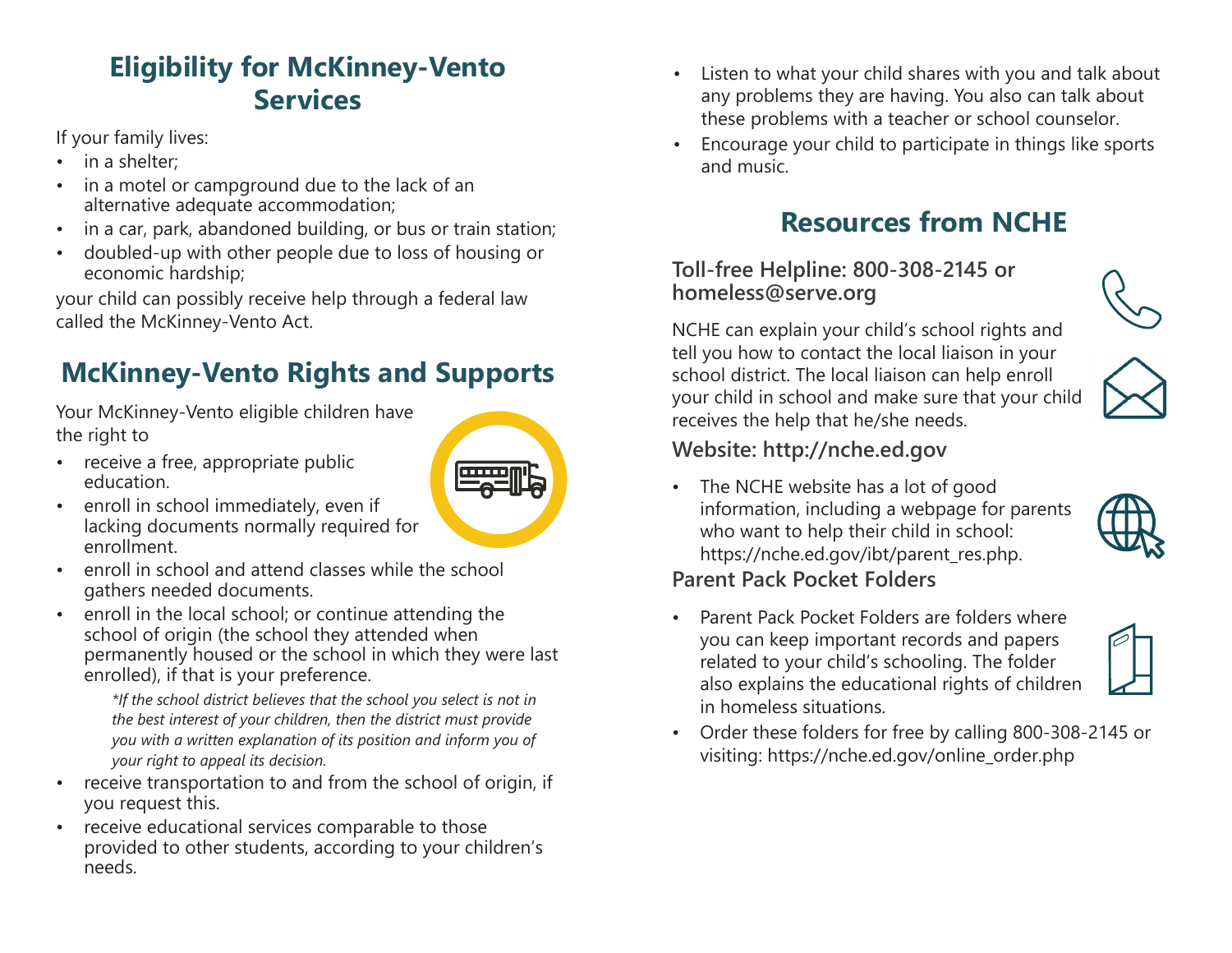- •Are there sports, music, or other activities available for mychild?
- How can my child go on class field trips or participate inother school activities if I can't pay for them?
- Is there a preschool program for my younger children? •

### **What can I do to help my child in school?**

- • Make sure your child goes to schoolevery day and arrives rested and fed.
- • Provide a quiet place for your child todo homework; set aside time dailyto help your child with homework.



- $\bullet$  Watch your child's health needs and take care of any problems early.
- • Ask your child what they are learning in school. Have themexplain it to you. If you show interest in your child'seducation, they will know that it's important.
- • Read to your child daily. For older children, set aside time each day for you and your child to read together silently. Talk about what you read.
- • Praise your child for what they do well, like getting a goodgrade or playing on a school sports team.

#### **Good Questions Make Good Readers**

Asking children about what they read will help them become good thinkers.

#### **For stories (fiction):**

- What happened? What do you think will happen next? Why?
- Who is the main character? Do you like them? Why?
- Would yo<sup>u</sup> have done what they did? If not, what would you have done? How did this story make you feel?

#### **For informational material (non-fiction):**

- What was the article or chapter about? Ask for as many detailsas possible.
- What do you think was the author's main point?
- What part did you find the most interesting?
- Why do you think this information is important?

### **Frequently Asked Questions**

**When I move, should I keep my child in the same school or transfer my child to the local school?** 

Moving from one school to another can be upsetting for children. They have to leave the friends and teachers they know and get used to new friends, teachers, and classes. Because of this, it is usually best for your child to stay in their same school (the school of origin), even if you move to a different area.

Here are some questions to think about when deciding whether your child should stay in the same school or move to the new school where you're living:

- How old is your child?
- How permanent is your current living• arrangement? Do you plan to move back close to the school of origin or do you think you'll stay near your currentliving arrangement?



- Is your child attached to their school •of origin? An older child who feels very connected to their school of origin and/or is about tograduate might have a harder time changing schools.
- •How anxious is your child because you have had to move? Would changing schools be overwhelming?
- Would changing schools cause your child to fall behind inschool and get bad grades?
- Is this a good time of year for your child to change • schools, such as at the end of a semester or school year, after testing, or after an event that is important to yourchild?
- How much time would your child have to spend going back and forth to the school of origin? A long ride mighthave a negative impact on your child's schoolwork.
- • Are there safety issues to think about in choosing whichschool your child should attend?